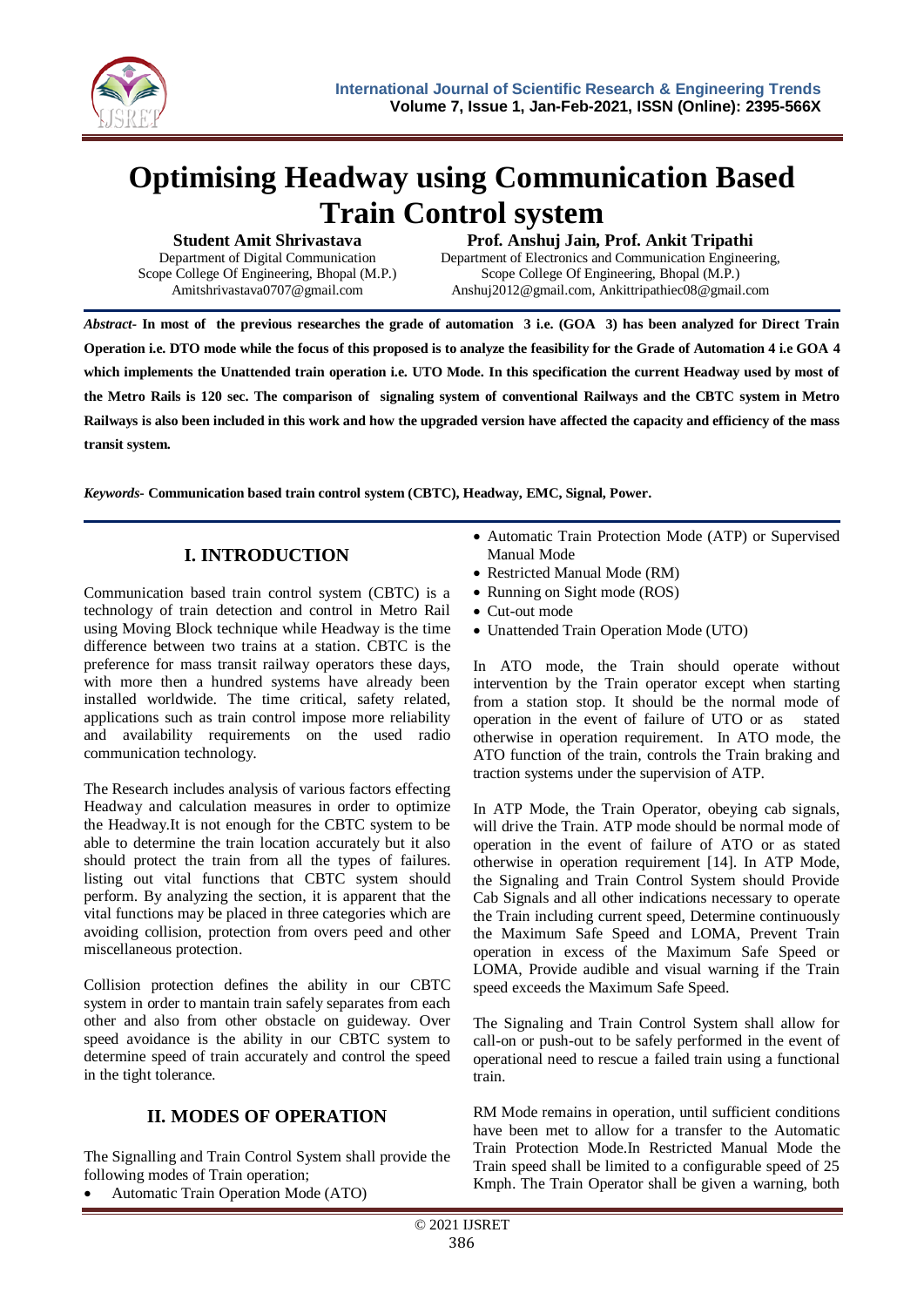

audio and visual when the speed is above RM threshold but below 25 Kmph.



Fig 1. Various Operating modes.

In Cut-Out Mode, the TrainOperator in accordance with line-side signals and verbal instructions from the Controller shall operate the Train. Cut-Out Mode is intended for use in case of complete failure of Train borneSignaling and Train Control System preventing release of the emergency brake. The Train shall hold off the emergency brake.

The Signaling and Train Control System shall allow for call-on or push-out to be safely performed in the event of operational need to rescue a failed train using a functional train.

In UTO mode, the Train shall operate with crew member on-boardfor emergency situations and taking care of the passengers. UTOmode shall operate under the supervision & control of ATP functions. This mode shall be available everywhere on the line and the depot except the designated workshop/Maintenance lines.

UTO mode shall be the normal mode of operation, to make Unattended Train operation fully functional, the Signaling with Rolling Stock shall provide other associated modes of operation viz Stand-by mode (ready, dozing, sleeping), Immobilized mode etc. The details shall be finalized during interface and design finalization.

Initialization of UTOoperation after system start-up must be possible without any manual intervention in the Train, or any OCC operator command.Initialization of UTO operation after a global system failure should not be possible without manual intervention in each Train, nor shall require OCC operator command to be made for each Train. Transition between UTO and ATO/ATP/RM/ROS modes, must be possible continuously and anywhere on the running line and in the yards.

#### **III. SIGNALLED HEADWAY**

The Signaling and Train Control System Should achieve a minimum designed headway of 90 sec and should achieve an operational headway of 120 sec using 5 Car Trains with 30 sec dwelling at intermediate stations with minima of 2 min overlay at the terminal stations (minimum 30 sec layover when front crossover is used), the headway calculation will include PSD operation time.

We are doing this research for a 5 car train soa as to achieve all performance and operational parameters mentioned below.

Due consideration should be given to the above factors when deciding the station dwell time used for the designed headway and operational headway so that the actual time allowed for boarding and alighting of passengers is optimized. A station stops braking profile of 08 ms to 2 ms shall be used for design of signaled headway

#### **IV. RECOVERABILITY**

In the event of failure of one operating mode, there shall be graceful degradation to another mode, which shall optimize service capacity while maintaining safety. In the event of total UTOsystem failure under UTOmode of operation on Mainline, the Train shall be controlled by a remote command from OCC / SCR under the protection of ATP to nearest station, however it will befinalised during design stage, during the on-site test and commissioning period that the Automatic Train Supervision (ATS) shall recover a delay to service by utilising all available margin obtained from the difference between 5% and maximum performance for all inter-station runs and the difference between the nominal and minimum values for all station dwells.

Also that the Signalling and Train Control System can recover delays to scheduled Train service. and that the Signalling and Train Control System can recover Train service to constant service headway. For the purposes of this demonstration, a delay to a single Train at any station of 2 minutes, with full Train service of constant required headway, shall be recovered within 20 minutes. Recovery, in this context, shall be defined as all Trains operating to a constant required headway, within the configurable tolerance.During Failure of UTO mode, The Train can be driven in creepto the nearest station for the attendant (driver) to board the train after which train can be driven in ATO/ATP mode of Operation.

If ATO mode fails, the train shall operate in ATP mode with driver on-board and driving the train under protection of ATP. In the Event of ATP Failure, ATP Mode degrades to ROS mode after stopping of Train and conscious action of the Train Operator of pressing the ROS Button.An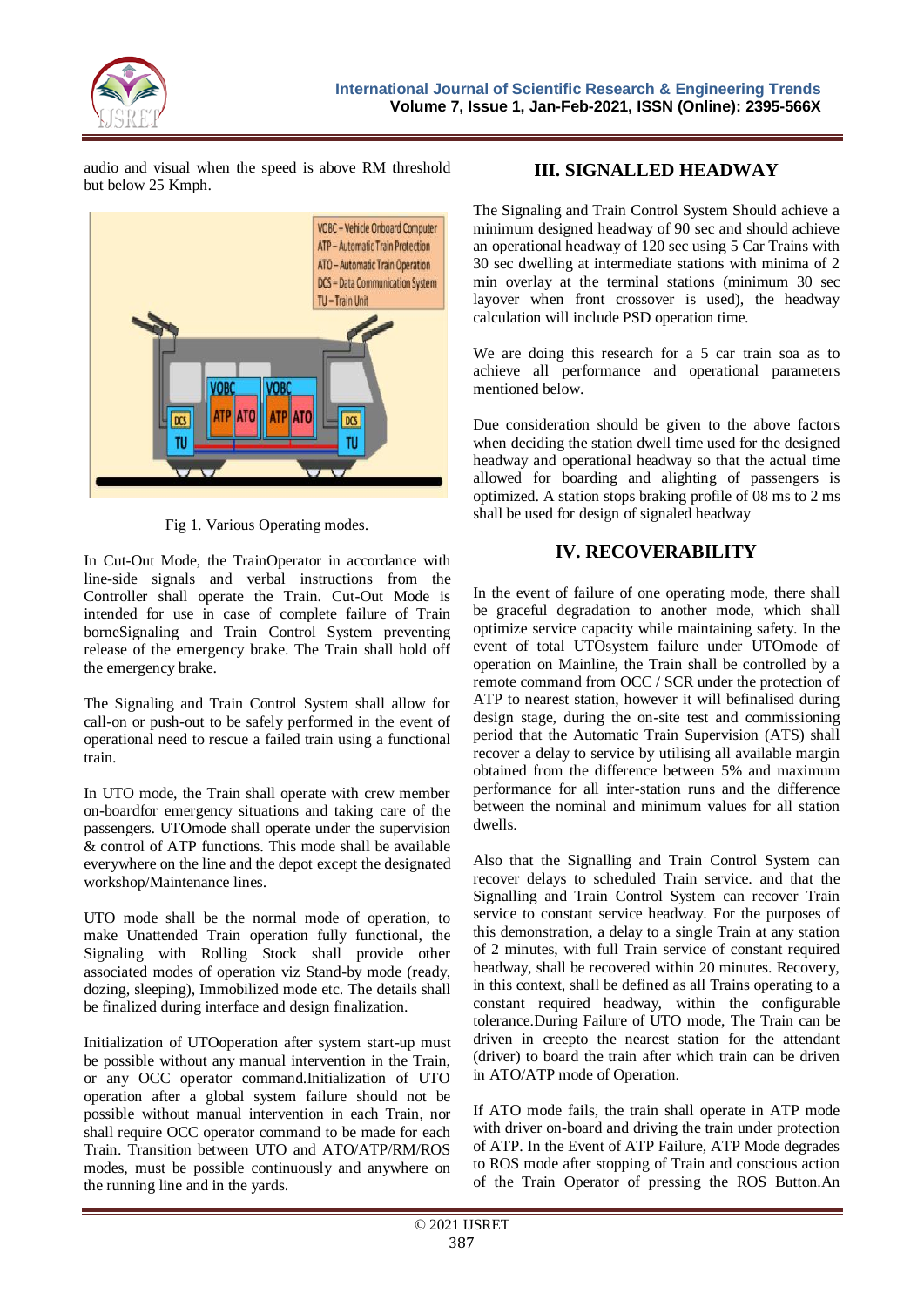

alarm indication shall be provided within the Train operator cab/console and OCC/BCC/SCR to indicate degraded mode of operation.

The degraded operation performance requirements shall be demonstrated as specified

**1. Ride Quality:** The Signalling and Train Control System shall control the movement of following Trains to avoid frequent occurrences of acceleration and braking. This function shall not compromise the headway and capacity requirements.



Fig 2. Signaled Headway.



Fig 3. Interlocking.

**2. The S&TC System:** Shall ensure that the Jerk limit specified for the Train Consist is not exceeded. **3. Transition between Modes:**

The Train Control and Signaling System shall allow the train to transfer from ROS to ATP mode automatically without stopping the train while it should be possible to select the ROS mode only at standstill.

The Train Control and Signaling System shall allow the train operator to transfer from ATO/UTO to ATP modes and vice versa. Transfer from ATP to ATO/UTO mode and vice versa shall also be possible remotely.In case of failure of ATP, the degradation to Cut-out Mode shall not be automatic. The Train will automatically come to stop and the Train operator shall change over to Cut-out mode by a manual switch (SCS).

In the event that the Train is above the Maximum Safe Speed (MSS) of the requested mode of operation, the SignallingandTrain Control System shall adopt the requested mode of operation but shall break the Train to within the new Maximum Safe Speed (MSS).

**4. Effects of Equipment Failure:** Minimizing the effects of failure so that the Train service may continue during times of equipment failure is of paramount importance. Consequently, the area of railway affected by the failure of an item of Wayside ATC equipment, which causes the use of RM/ROS mode of operation, shall not be greater than the area between two adjacent stations or between the halfway points on either side of the station. In any case this RM/ ROS operation area or shall not be longer than 200m in the normal direction of travel.

## **V. SPEED CONSTRAINTS**

**1. Operating Envelope:** TheSignalling and Train Control System shall ensure safe movement of all Trains under all operating conditions by continuously generating a safe operating envelope defined by the LOMA and the Maximum Safe Speed.

The LOMA shall be the furthest point to which the Train may safely proceed taking into account margins for error in speed and distance measurement, calculating braking distances and equipment reaction times.

The Maximum Safe Speed shall be the maximum speed at which the Train is permitted to travel without intervention by the Signaling and Train Control System. It shall be continuously calculated such that:

- Civil Speed Limits are never exceeded:
- The speed limits for the type of Train are never exceeded;
- Temporary Speed Restrictions are never exceeded; and
- The Train can always stop without passing the LOMA.

Where the new Maximum Safe Speed is lower than the current Maximum Safe Speed, the Target Speed shall be calculated and displayed to the Train Operator in advance,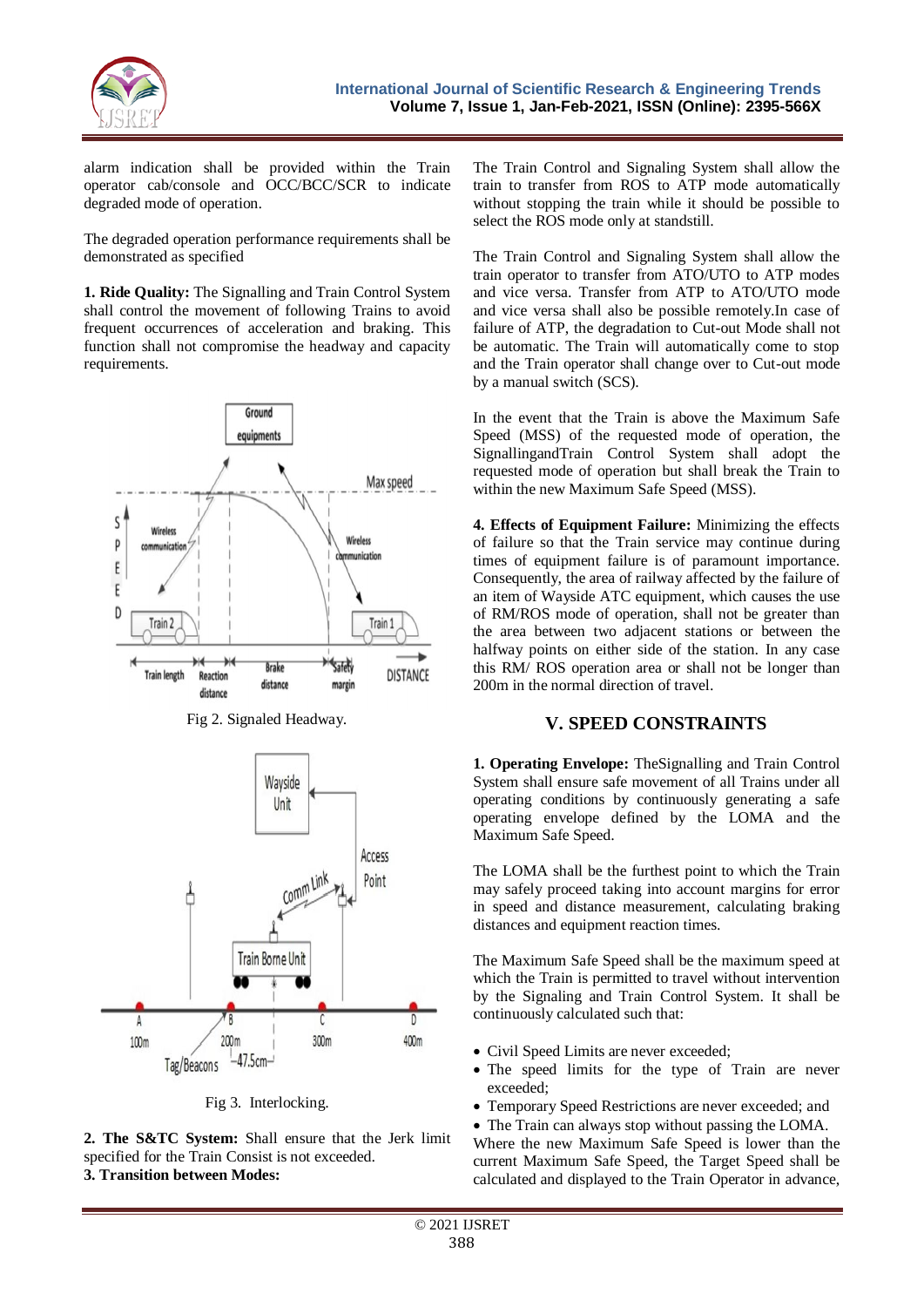

such that the Train may be braked to the new Maximum Safe Speed with a normal service brake application.

Where the new MSS is higher than the current MSS, the Target Speed shall reflect this change immediately. The Signalling and Train Control System shall ensure minimum safe Train separation. Braking distance shall be derived from a safe braking model that shall consider worst case system response times and failure conditions, consistent with railway industry practice. The safe braking model shall be submitted as part of safe braking calculations. The Speed Measurement Apparatus to be installed on rolling Stock should be provided. A Target Speed shall be calculated for display to the Train Operator to provide advance warning of changes in MSS in ATP operation.

## **VI. TRACTION SUPPLY NEUTRAL ZONE**

The Signalling and Train Control System shall ensure that no Train or part of the Train stops within the neutral zones (or air gap). The Line side Signals and Train detection system/interlocking boundary shall also be located suitably. The Signalling and Train Control System shall ensure that under Normal Circumstances the Train does not apply brake/traction through neutral zones (Air gap) when in ATO / UTOMode.The train will run in Coasting Mode of TBC in Air Gap Zone.

In UTO/ATO/ATP mode of train operation, S&TC system shall be suitably interfaced with SCADA system to ensure that whenever there is power failure in a particular section, no train enters that section or if already entered it shall be ensured that the train leaves that section with coasting as far as possible.

## **VII. IMPLEMENTATION AND RESULT**

As discussed in the methodology, analysing a sample of some of the various parameters effecting the calculation aspects of signaling headway were implemented for different variables is as follows. The variable a and b in the below fig2 are the speeed constraints so declaring the variables as described.

As discussed in the methodology, analysing a sample of some of the various parameters effecting the calculation aspects of signaling headway were implemented for different variables is as follows.

4.1 The variable a and b in the below fig.4.1 are the speeed constraints so declaring the variables as described;

The above declared variables with values are now been put into function in order to calculate the cumulative effect of the average speed are considered as to observe its effect on the defined Headway.

| <b>Command Window</b> |                       |             |   |                |                |                                                |  |         |  |  |                             |  |  |
|-----------------------|-----------------------|-------------|---|----------------|----------------|------------------------------------------------|--|---------|--|--|-----------------------------|--|--|
|                       | $\gg$ a = randperm(8) |             |   |                |                |                                                |  |         |  |  |                             |  |  |
|                       | $a =$                 |             |   |                |                |                                                |  |         |  |  |                             |  |  |
|                       |                       |             | 6 |                |                | 3 7 8 5 1 2                                    |  |         |  |  |                             |  |  |
|                       |                       | $\gg$ a < 4 |   |                |                |                                                |  |         |  |  |                             |  |  |
|                       |                       | $ans =$     |   |                |                |                                                |  |         |  |  |                             |  |  |
|                       |                       |             | Θ |                | $\overline{1}$ | $\Theta$                                       |  | 0 0 1 1 |  |  | $\theta$                    |  |  |
|                       |                       |             |   | $\gg$ a(a < 4) |                |                                                |  |         |  |  |                             |  |  |
|                       |                       | $ans =$     |   |                |                |                                                |  |         |  |  |                             |  |  |
|                       |                       |             | 3 |                | 1              | $\overline{2}$                                 |  |         |  |  |                             |  |  |
|                       |                       |             |   |                |                | $f_5 \gg$ AllSpeeds = [Speed1, Speed2, Speed3] |  |         |  |  |                             |  |  |
|                       |                       |             |   |                |                |                                                |  |         |  |  |                             |  |  |
|                       |                       |             |   |                |                |                                                |  |         |  |  |                             |  |  |
|                       |                       |             |   |                |                |                                                |  |         |  |  |                             |  |  |
|                       |                       |             |   |                |                |                                                |  |         |  |  |                             |  |  |
|                       |                       |             |   |                |                |                                                |  |         |  |  |                             |  |  |
|                       |                       |             |   |                |                |                                                |  |         |  |  |                             |  |  |
|                       |                       |             |   |                |                |                                                |  |         |  |  |                             |  |  |
|                       |                       |             |   |                |                |                                                |  |         |  |  |                             |  |  |
|                       |                       |             |   |                |                |                                                |  |         |  |  | Fig. 4 Variable Declaration |  |  |

Fig 4. Variable Declaration.

The fig 3 above illustrates the above calculation.ehile fig 6 shows the implementation through image processing for time speed and temperature constraints.

Table 1. Comparative analyses of variables.

| Time  | Speed  | Speed  | Speed  | Temp  |
|-------|--------|--------|--------|-------|
| 00:00 | 6.9738 | 7.3491 | 8.268  | $-11$ |
| 01:00 | 5.4315 | 6.0273 | 5.8522 | $-11$ |
| 02:00 | 5.4315 | 4.1967 | 5.8323 | $-11$ |
| 03:00 | 6.1692 | 5.0666 | 6.7605 | $-11$ |



Fig 5. Matlab Programming for Implementataion.